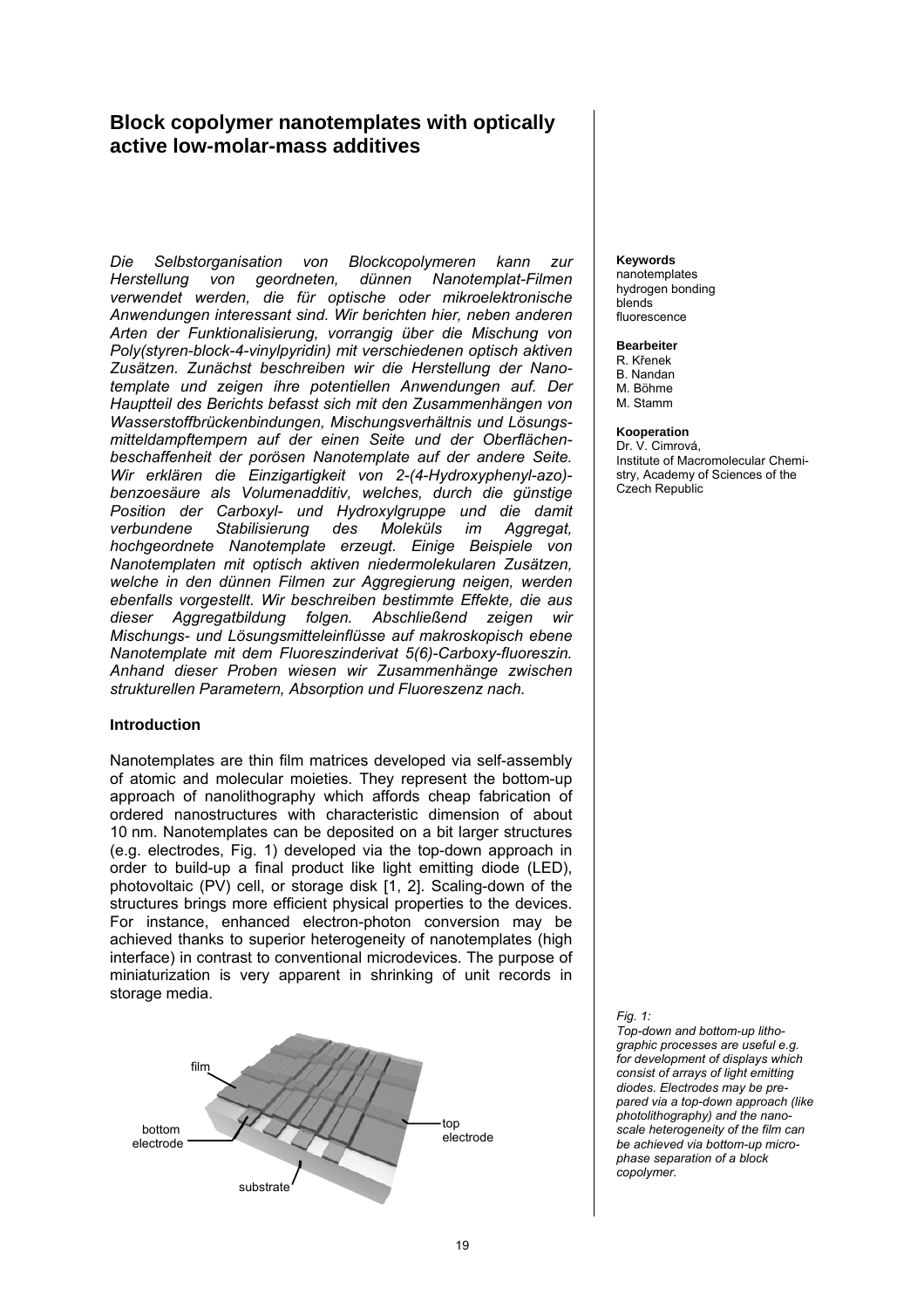Nanotemplates can be both inorganic and organic, respectively. The most known inorganic nanotemplates are anodized from highpurity aluminum foils [3]. Alumina nanotemplates feature predominantly by high anisotropy, which is useful for both optical and magnetic application. On the other hand, thin film alumina masks may be prepared via step anodization combined with poly(methyl methacrylate) (PMMA) template stripping. Organic nanotemplates are mostly based on linear block copolymers which may be further categorized according to incompatibility of their blocks. For instance, amphiphilic block copolymers are almost ideally incompatible, therefore, they micellize in very polar, or apolar solvents [4]. Formation of spherical or cylindrical micelles is mostly used for ordering of composite nanodots in thin films in hexagonal arrays [5].

Generally, strongly incompatible blocks undergo microphase separation and need not be amphiphilic (e.g. poly(styrene-*block*-4-vinylpyridine), poly(styrene-*block*-methyl methacrylate), etc.). These blocks are microphase separated in well-defined micro-domains of several morphologies (spherical, cylindrical, gyroidal, lamellar), depending on volume fraction of each block, temperature and chemical dissimilarity of the blocks. Orientation of anisotropic morphologies (cylindrical, lamellar) may be controlled by many approaches. They can be summarized in four basic categories – control by thickness, interfacial interaction, external field, and multiple alignment force [6]. In our approach, we focus on nano-templates with namely cylindrical morphology and solvent controlled orientation and order (as flow external field) [7]. This approach is based on blending of reactive poly(styrene-*block*-4-vinylpyridine) copolymer (PS-P4VP) with the low-molar-mass additive (LMA), 2-(4-hydroxybenzeneazo)benzoic acid (*o*-HABA, from Aldrich). In the original concept, *o*-HABA serves as a temporary volume substituent which can be selectively rinsed from block copolymer in order to develop porous nanotemplates (Fig. 2) [7].



*Fig. 2:* 

*Schematic development of PS-P4VP nanotemplates. PS-P4VP and o-HABA are dissolved in a selective solvent (1,4-dioxane) in equimolar ratio between LMA and 4VP. Nanotemplates are cast e.g. by vertical dipping from 0.5-2.0 % [w/v] solutions which results in 15- 80 nm thin films. Characteristic interpore distance is 25 nm.*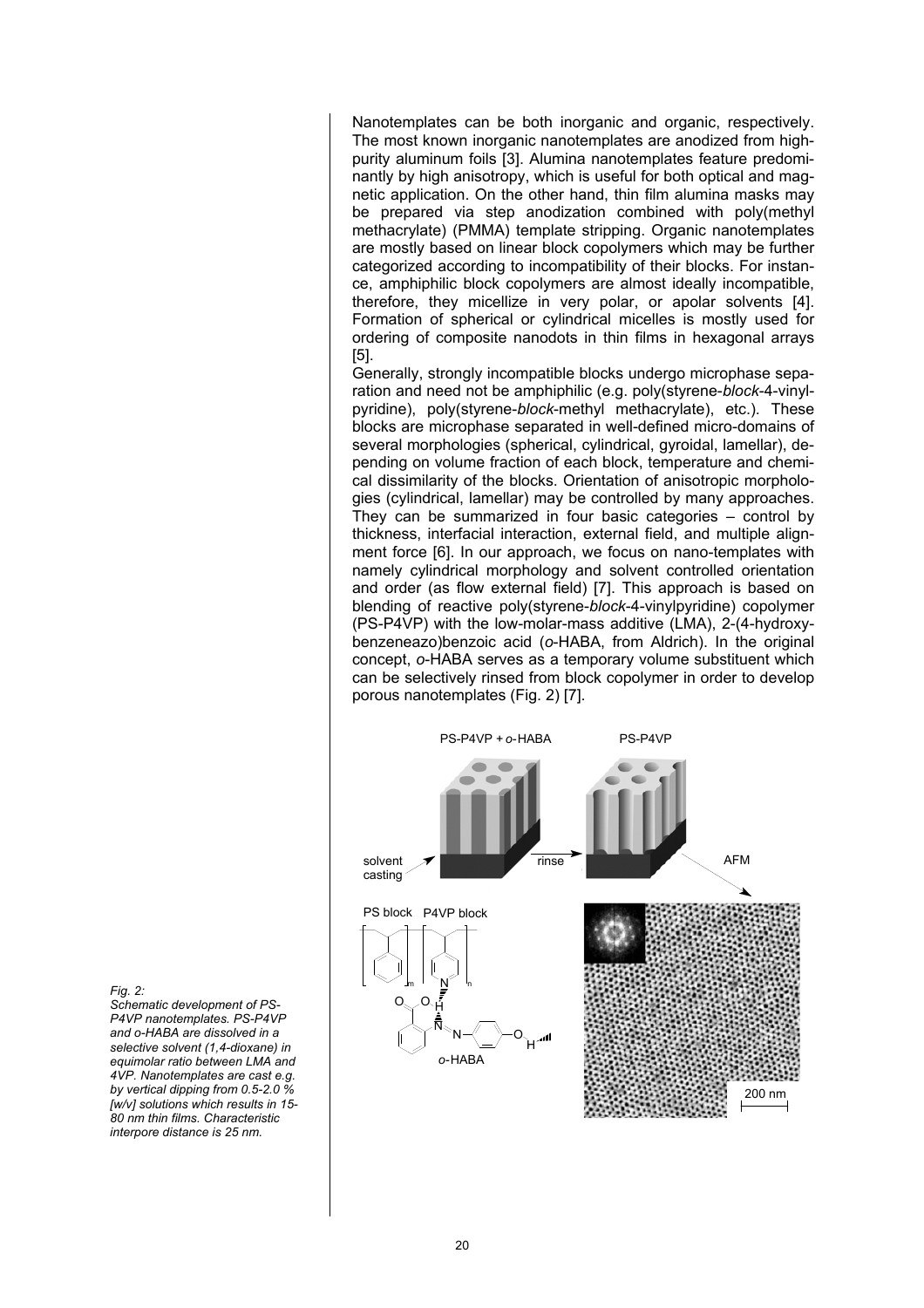Anisotropy in the nanotemplates is eminent for optical and magnetic devices. In hierarchical block copolymer nanostructures, it is related with organization of LMA molecules, [8] therefore, polarization (and enhancement) of their spectral characteristics may be observed [9].

Wave-guiding of the light is a further referenced effect [10]. However, it takes place in nanostructures with high aspect ratios which have not been achieved by our approach yet. In magnetism, the magnitude of the magnetic moment is also dependent on the aspect ratio. In this report, we focus namely on formation of nanotemplates with various additives and demonstration of their photoluminescent spectra in respect to solvent annealing.

# **Hydrogen bonds in nanotemplates**

Our approach utilizes hydrogen bonding of PS-P4VP with a LMA in order to give functionality to nanotemplates directly upon deposition from solution. However, it turned out that the choice of additives is limited by several factors. In parallel with *o*-HABA, we tried to develop nanotemplates with 3-pentadecyl phenol (PDP, Sigma) [11], 1-pyrene methanol (PyM, Aldrich), and 4-(phenylazo)benzoic acid (PBA, Aldrich). Their formulae are depicted in Fig. 3. Although heated 1,4-dioxane (at 80 °C) can dissolve all these additives (thanks to thermal dissociation of hydrogen bonds), not all the molecules react with 4VP monomer to create P4VP–LMA complex, upon cooling back to room temperature. The insufficient complexation results in aggregation or crystallization of LMA in the thin film of PS-P4VP–LMA. Appearance of the film depends on the cooling history which has influence on aggregation of LMA. There are several reasons why aggregation takes place with these additives and not with *o*-HABA.



Hydroxyls of PDP and PyM provide weak hydrogen bonding only, which is not sufficient to hold these surfactant molecules in the thin film assembly. Due to planar structure, PyM can then crystallize in the film (Fig. 4). On the other hand, exposed carboxyl of PBA results in dimerization of PBA molecules during cooling. The dimers can again aggregate in the film. In contrast to these additives, intramolecular bonding of the carboxylic group in *o*-HABA prevents HO–C=O…HO–C=O dimerization. Moreover, hydroxyl of *o*-HABA reduces surfactancy of the molecule and can take part in extramolecular bonding in the thin film assembly with PS-P4VP. In the following, we demonstrate the effect of bonding groups of LMAs on the self-assembly with PS-P4VP. We compare the best additive *o*-HABA with 4-(4-hydroxybenzeneazo)benzoic acid (*p*-HABA, synthesized in the group of Dr. F. Böhme) and N-(4-meth-

oxybenzylidene) anthranilic acid (MBA, from Aldrich). Nanotemplates with these LMAs were prepared from blends with PS-P4VP  $(M_{n,PS} = 35,500 \text{ g} \cdot \text{mol}^{-1}; \qquad M_{n,P4VP} = 3,700 \text{ g} \cdot \text{mol}^{-1}; \qquad PDI = 1.06;$ LMA:  $4VP = 1:1$ ) dissolved in 1,4-dioxane at 0.8% [w/v]. All the films were annealed in vapors of 1,4-dioxane for 65 h.

*Fig. 3: Molecular formulae of few LMA which aggregate in nanotemplates: 3-pentadecyl phenol (PDP), 1-pyrene methanol (PyM) and 4-phenylazo-benzoic acid (PBA)*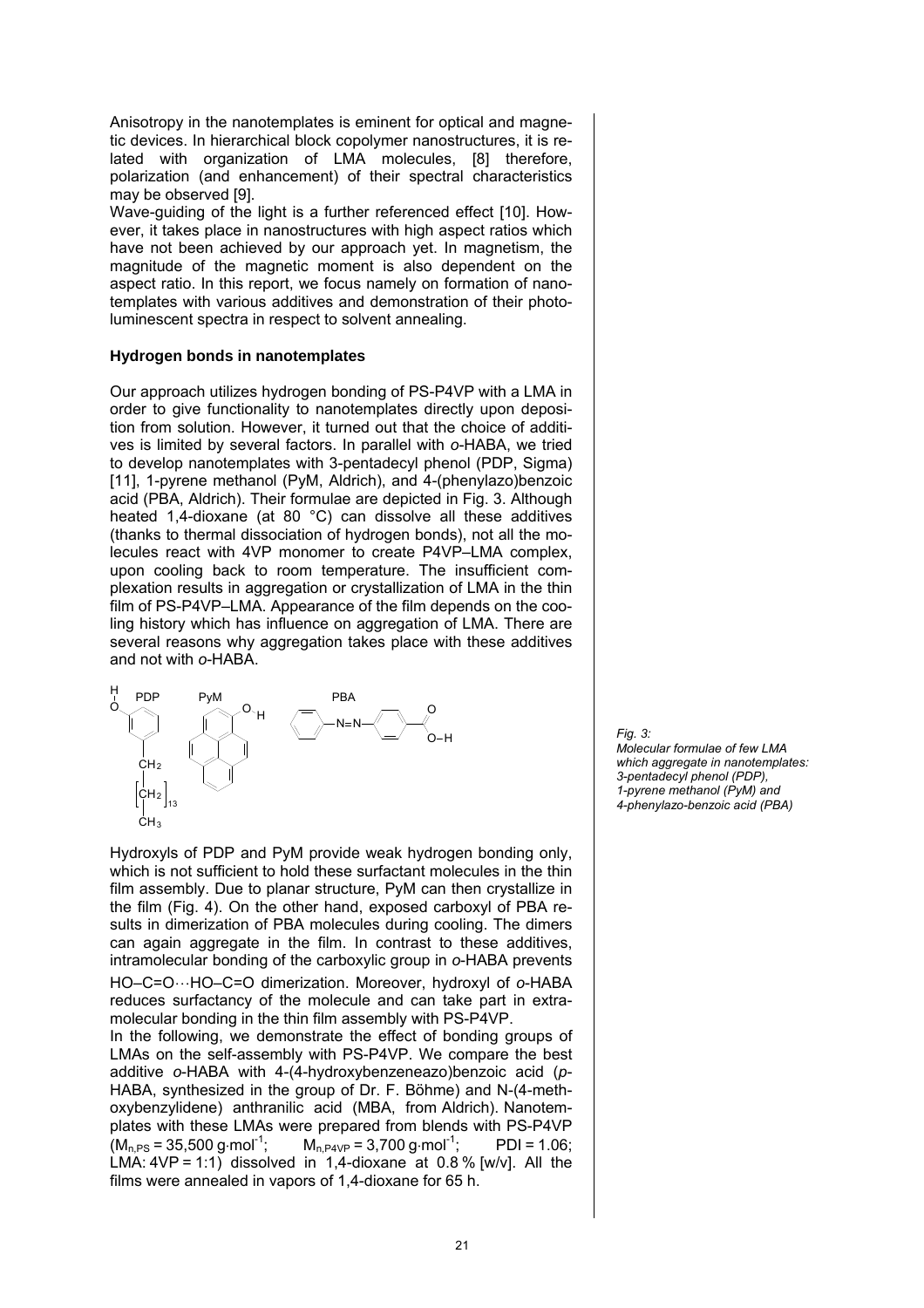*Fig. 4: AFM topography (2 × 2 μm2 ) of a PyM aggregate in 30 nm thin nanotemplate developed via self-assembly with PS-P4VP copolymer (Mn,PS = 34,000 g*⋅*mol-1; Mn,P4VP = 2,900 g*⋅*mol-1; PDI = 1.07; PyM: 4VP* = 1:1) from toluene so*lution. Both the height (on the left), and the phase signal (on the right) profile respectively, are taken along the lines inscribed in the AFM images.*



*Fig. 5:* 

*Molecular formulae of LMA that resemble with o-HABA: N-(4-methoxybenzylidene)anthranilic acid (MBA, on the left) and 4-(4' hydroxybenzene azo)benzoic acid (p-HABA, on the right). AFM topographies, which reflect major differences with reference to nanotemplates based on o-HABA (Fig. 2), are presented for following lateral scales: (a, b) 200 × 200 nm2 , (c, d) 1.5 × 1.5 μm2 .*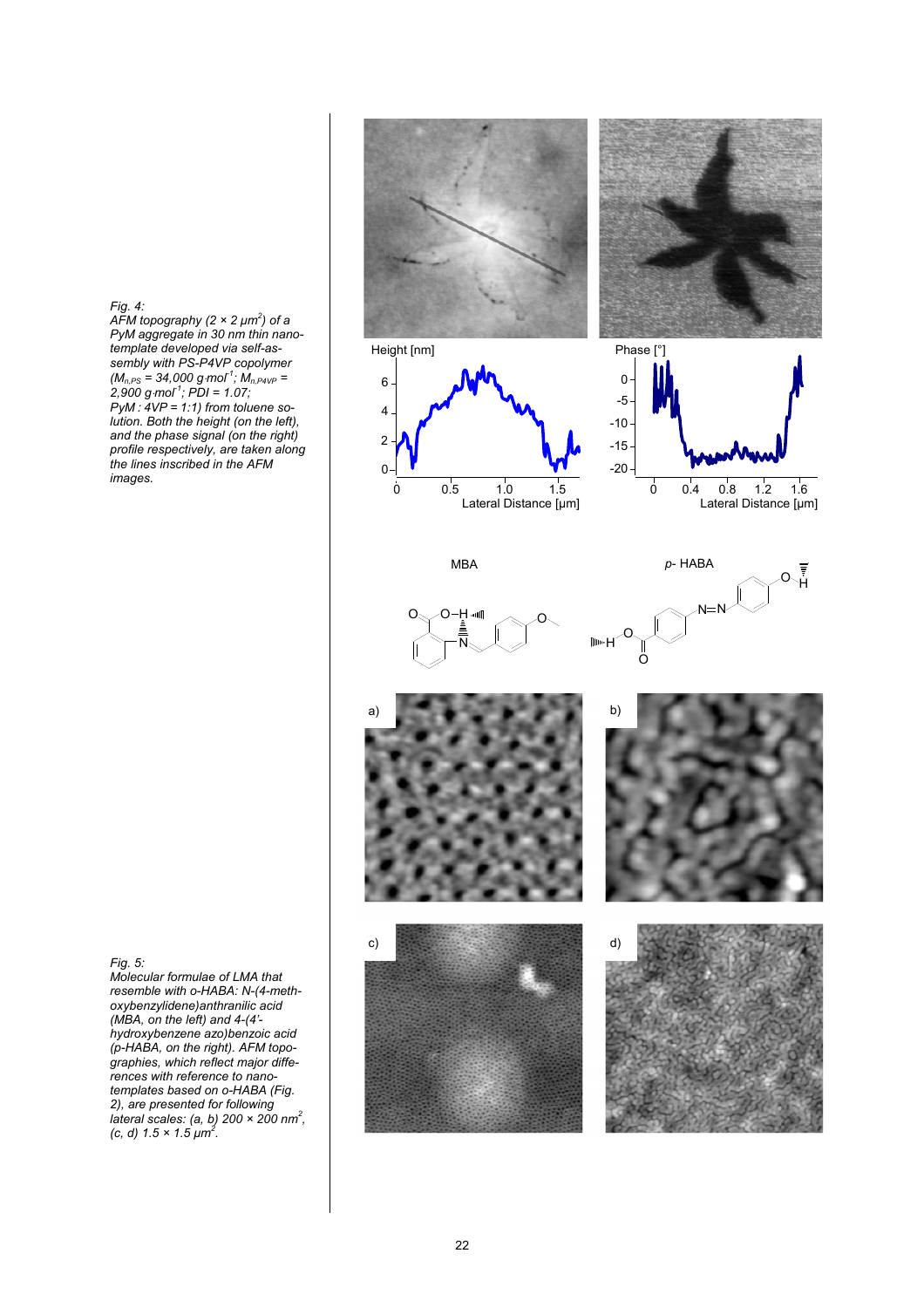In Fig. 5, AFM topographies show effect of H-bonding groups of azobenzene (benzylidene) additives on formation of thin film assemblies with PS-P4VP. Evidently the most important is intramolecular H-bonding of the carboxylic group which prevents dimerization of molecules. Nevertheless, the opposite hydroxyl group helps to *stabilize* the molecules in the supramolecular assembly, either via bonding with other molecules of LMA, or with P4VP block, respectively.

The methoxy group of MBA provides only very weak hydrogen bonding, therefore, MBA aggregates locally in the film. Aggregation of MBA is weaker (and sub-microscopic) than in PyM nanotemplates which is distinguished by distinct separation of PyM crystals and the nanotemplate. In summary, complexation through intramolecularly weakened carboxylic group is pretty unique but optically active molecules may be bonded through other hydroxyl groups, which are well-proportioned over the molecule.

## **Blending ratio and solvent effects on fluorescence**

Formation of LMA blended nanotemplates is strongly dependent on the molar ratio between LMA and 4VP unit of P4VP block, as well as on the solvent, which is used for deposition. We demonstrate these effects on 5(6)-carboxyfluorescein (COF, from Fluka). COF in the lactoid configuration (Fig. 6) is a yellow fluorescent dye with absorption (and excitation) at around 450 nm and emission around 550 nm. Dimerization effect in 1,4-dioxane is reduced thanks to well-proportioned hydroxyl groups over the molecule. However, dioxane is not a suitable solvent for development of COF nanotemplates, since COF complexes with P4VP precipitate in it. Therefore, we focused on development of nanotemplates from pyridine, which is very good solvent for all the substances. We prepared blends of COF with P4VP and PS-P4VP in stoichiometric ratio 1:1, 1:2, and 1:3 (COF: 4VP). Ratios 1:1 and 1:2 were prepared with spherical block copolymer ( $M<sub>n PS</sub> = 34,000$ ) g⋅mol<sup>-1</sup>, M<sub>n,P4VP</sub> = 2,900 g⋅mol<sup>-1</sup>, PDI = 1.07), ratio 1:3 was prepared with cylindrical block copolymer ( $M<sub>n,PS</sub> = 40,000$  g⋅mol<sup>-1</sup>,  $M<sub>n,P4VP</sub> =$ 5,600 g⋅mol<sup>-1</sup>, PDI = 1.09). Since COF increases the volume fraction of the minor block (P4VP), morphology of all these blends should be cylindrical. We cast the films from 2 % [w/v] solution by vertical dipping.



Fig. 7 (a and b) shows absorption and emission spectra of COF blends with PS-P4VP and various blending ratios. Evidently, the most efficient photoluminescence (PL) is obtained in the least concentrated system. This effect was observed many times and was related to quenching due to dimer interaction. PL efficiency of all the COF blends with P4VP and PS-P4VP is depicted as function of blending ratio in Fig. 7c.

*Fig. 6: Molecular formula, and (a) UV-Vis absorption (A = molar absorptivity) and (b) PL emission spectra in pyridine respectively, of 5(6) carboxyfluorescein (COF). Excitation wavelength was 465 nm.*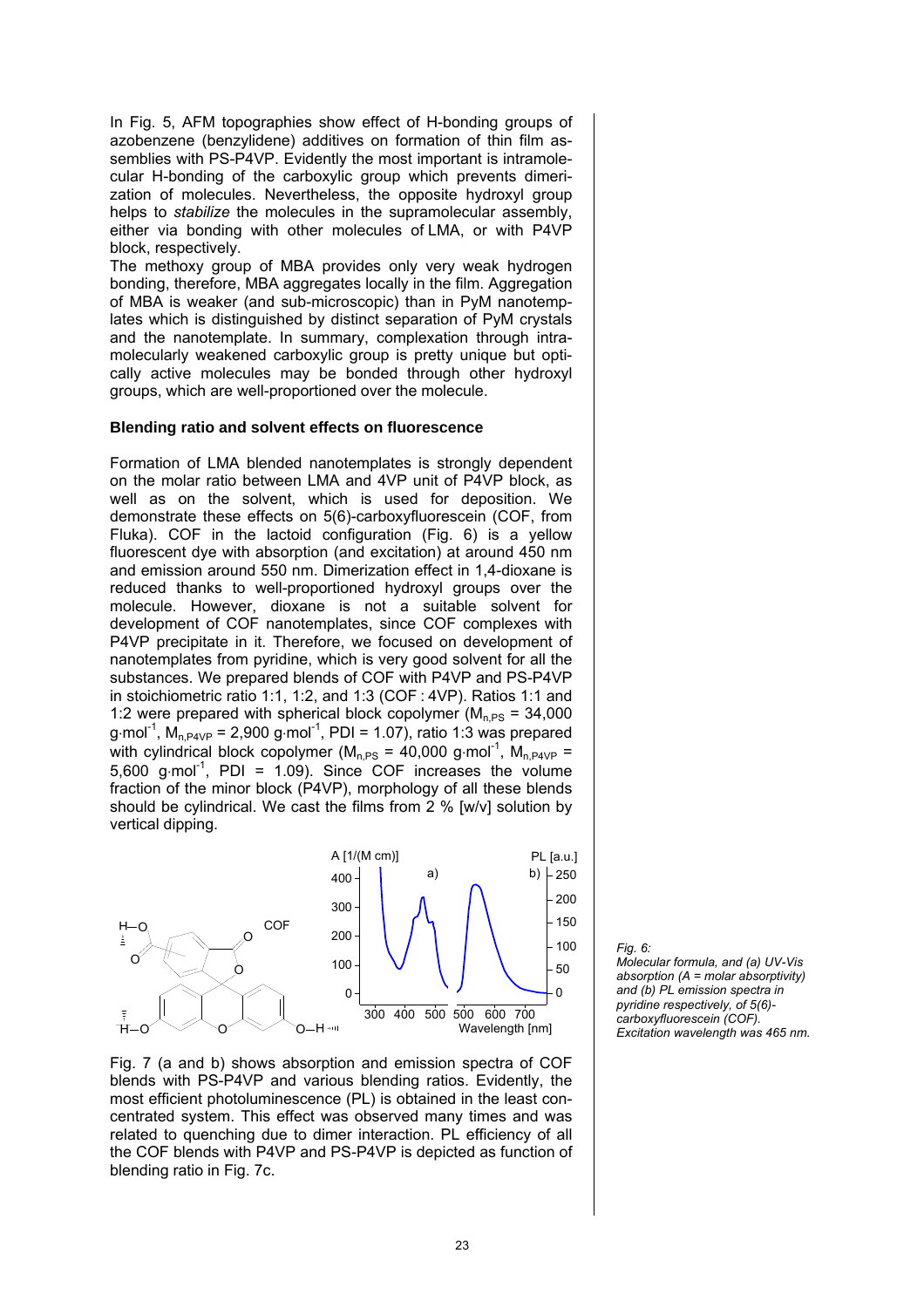#### *Fig. 7:*

*(a) UV-Vis absorption (a = absorption coefficient), (b) PL emission, and (c) relative PL efficiency (PLeff) of COF blends with PS-P4VP. Three molar ratios between COF and 4VP unit of P4VP block are compared: 1:1 (blue line), 1:2 (gray line), and 1:3 (red line). Excitation wavelength was 465 nm.*

*Fig. 8: (a) UV-Vis absorption (a = absorption coefficient), (b) PL emission, and (c) relative PL efficiency (PLeff) of 50 nm films made of blends: COF + P4VP (blue line) and COF + PS-P4VP – BCn without annealing (gray line), BCd annealed in 1,4-dioxane (green line) or BCc annealed in chloroform (red line) vapor. Excitation wavelength was 465 nm.* 



Likewise, we can evaluate spectra of COF nanotemplates from the viewpoint of orientation of their morphology, which can be achieved by solvent annealing [7, 11]. Fig. 8 (a and b) shows absorption and emission spectra of COF nanotemplates and COF blend with P4VP in ratio 1:3 (COF:  $4VP$ ). PL efficiency of the blends is depicted in Fig. 8c. Here, BCn denotes PS-P(4VP + COF) without annealing. BCd, and BCc respectively, were annealed in 1,4-dioxane, and chloroform respectively, for 65 h.



Topography of these samples upon rinsing in methanol (selective rinsing of COF from nanotemplates) is shown in Fig. 9. The effect of solvent orientation is apparent among BCn, BCd, and BCc. However, their morphology is not as clear as in PS-P(4VP + *o*-HABA). In the  $1:3$  blends, small amount of LMA added to cylindrical BC leaves the blended morphology rather cylindrical. Although COF molecule is larger than *o*-HABA less amount of COF in nanotemplates may result in smaller pores. Parallel orientation in BCc can be easily developed since chloroform is nonselective for all the components. But perpendicular orientation requires certain selectivity of solvent between PS and P(4VP + LMA) block – as we have shown formerly, it is 1:10 for PS–P(4VP) + *o*-HABA) [11]. This selectivity depends on interaction of P(4VP + LMA) complex with the solvent used for vapor annealing. Swelling of P(4VP + COF) complex will be a subject of our further investigation.

The blending ratio, demonstrated on BCd, affects the granularity of the surface. Although the granularity is something explicitly observable with AFM, implicit relation with photoluminescence is impacted again through the solvent effects. The granularity comes from violent extraction of COF molecules, bonded to P4VP via carboxyls, during rinsing with methanol. It is reduced with growing concentration, when COF molecules dimerize in pores (Fig. 9 a-c). Dimerized molecules or oligomers are bonded to P4VP via weak hydroxyls and may be rinsed without disruption of the nanotemplate.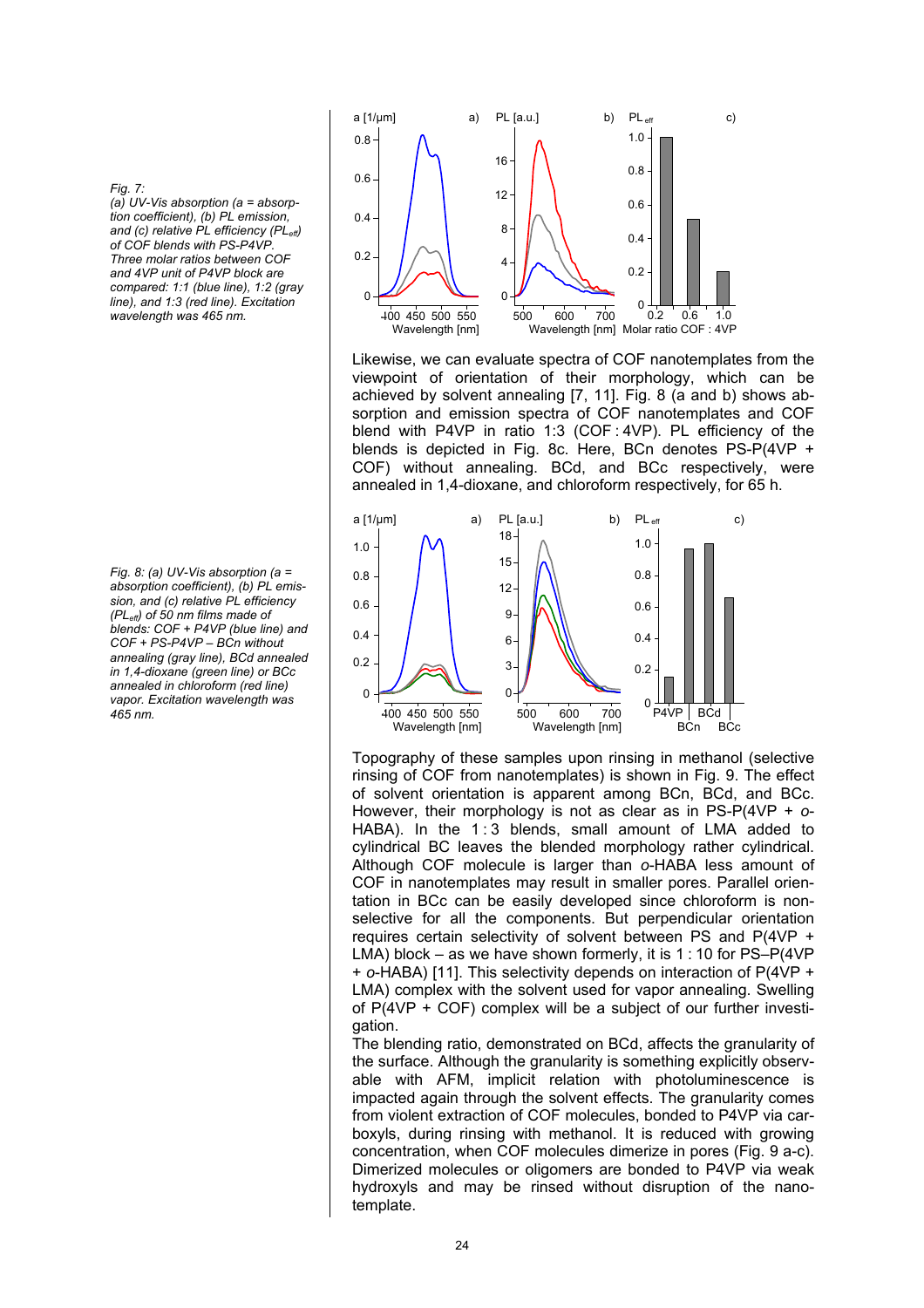

In BCn (Fig. 9d), morphology is formed during shrinkage from pyridine. Pyridine is more basic than P4VP, therefore, COF-solvent interaction is preferred over COF–P4VP. As pyridine partial pressure reduces, P4VP substitutes pyridine interactions with COF hydroxyls. Upon shrinkage, COF is bonded to P4VP predominantly via hydroxyls and its carboxyl keeps residual solvent (pyridine) in the pores. Such solvent solidification is not unique for this system only.

The granularity appears namely after dioxane annealing (Fig. 9a). During annealing, dioxane can substitute residual pyridine thanks to its solvation power and partial pressure. With respect to half basicity of dioxane in comparison with pyridine [12], COF carboxyls prefer interaction with P4VP than dioxane (P4VP is more basic than dioxane) upon shrinkage.

Chloroform has practically null basicity, therefore, it bonds rather to P4VP than COF during annealing. Meanwhile, its partial pressure can push pyridine out. COF carboxyls do not interact with chloroform (null basicity) and dimerize because P4VP is mostly occupied by excess of chloroform. Consequently, we can see less granular surface than in case of dioxane annealing (Fig. 9e). Some extent of granularity is present due to fractional interaction of COF carboxyls with P4VP.

Besides the presented approach of direct blending, we developed also a method for soaking of porous nanotemplates in LMA solutions [13], thanks to stabilization of nanotemplates by UV irradiation [14]. With respect to opto-electronic applications, we studied thoroughly DC charge transport and formation of PS-P4VP nanotemplates on various electrodes [15].

*Fig. 9: AFM topography (250 × 250 nm2 ) of COF thin film blends with PS-P4VP and P4VP in dependence on blending ratio (a, b, c), and orientation of morphology (a, d, e, f), respectively.*